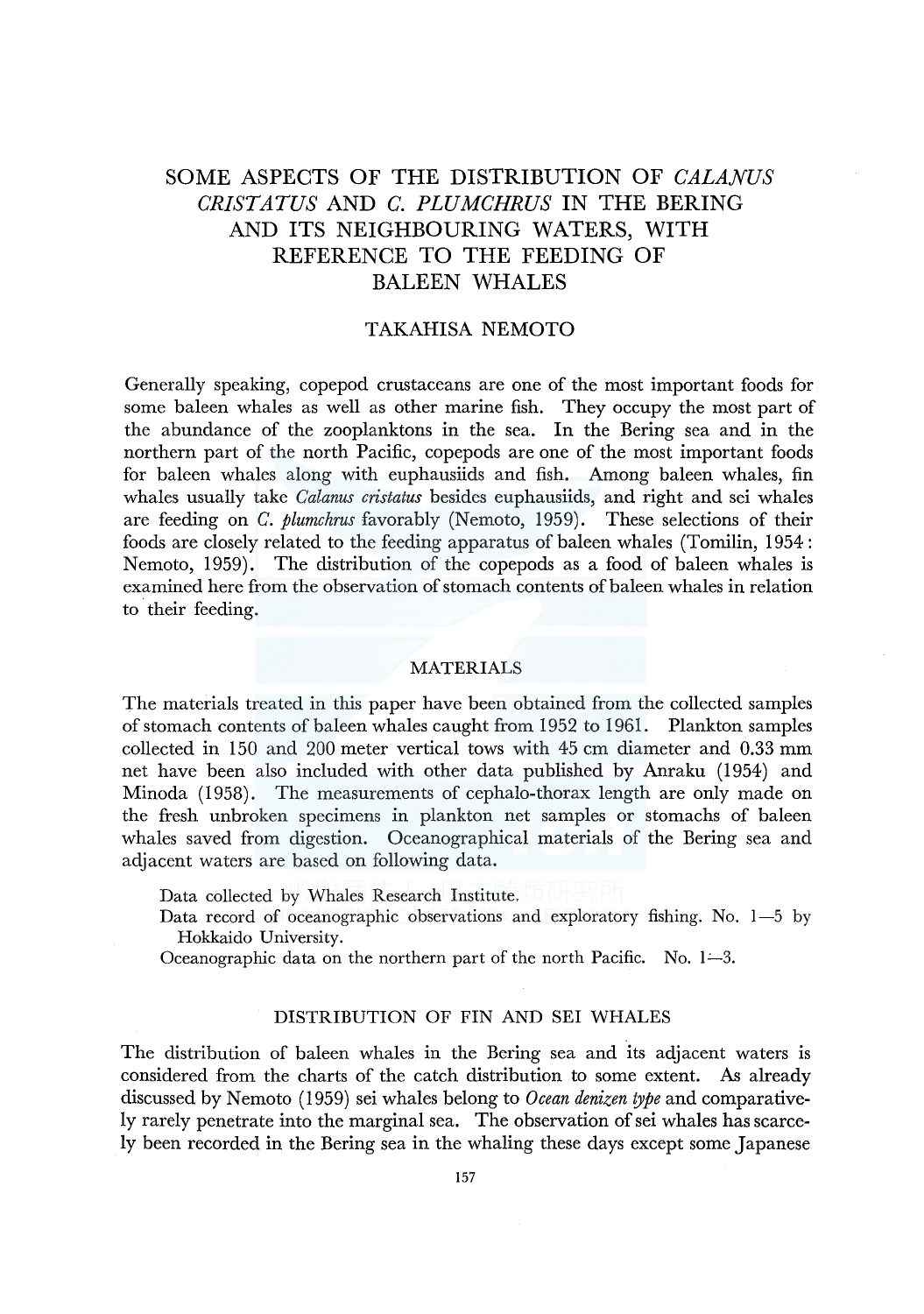records. The number of sei whales found by the whale searching is also very few in the Bering sea in high latitudes (Nemoto, 1959). On the other hand fin whales are considered to be *Ocean* and *Marginal sea denizen* which distribute widely in the Bering sea and even penetrate into the Arctic sea. From the catch statistics in Japanese operations in recent 10 years, 8 main whaling grounds for fin whales have been drawn in the Bering sea and adjacent waters. As illustrated in Fig. I, the most heavy catch is observed in the north waters of the east Aleutian Islands, where euphausiids *Thysanoessa inermis* and *T. longipes* are very abundant. *Thysanoessa inermis* distributes along the Alaskan continental shelf and *T. longipes* in the off waters of the north waters of the east Aleutian Islands. In this off waters of the said area, *Calanus cristatus* also appears as a food for fin whales (Nemoto, 1959).



Fig. 1. Distribution of fin whales caught by Japanese whaling from 1952 to 1961.

It has occurred very often in the stomachs of fin whales in 1955 and 1956 seasons, and many fin whlaes have swarmed to feed *Calanus cristatus.* In the northern part of the Bering sea, there have been observed three regions of the concentration of fin whales as illustrated in Fig. I. Along the Alaskan continental shelf waters, considerable number of fin whales have been taken where Alaska pollack is the food for fin whales (Fig.  $1-B$ .) In other grounds C and D, fin whales sometimes have fed on *Thysanoessa raschii* and caplin which distribute in the waters off cape Navarin (Fig. 1–C). A few catch of fin whales is also observed in Olyutorskiy Bay, where the abundand crop of *Calanus cristatus far* baleen whales was already reported by Brodsky (1950). But fin whales which have been caught by Japanese whaling expeditions in the Olyutorskiy bay in June in 1960 have scarcely taken *Calanus cristatus.* Fin whales caught in Olyutorskiy bay have fed on herring ( *Clupea pallassi)* and caplin *(Mallotus caterverieus).* It is safe to say that fin whales feeding in the said areas feed mainly on fish or euphausiids and few occurrences of *Calanus*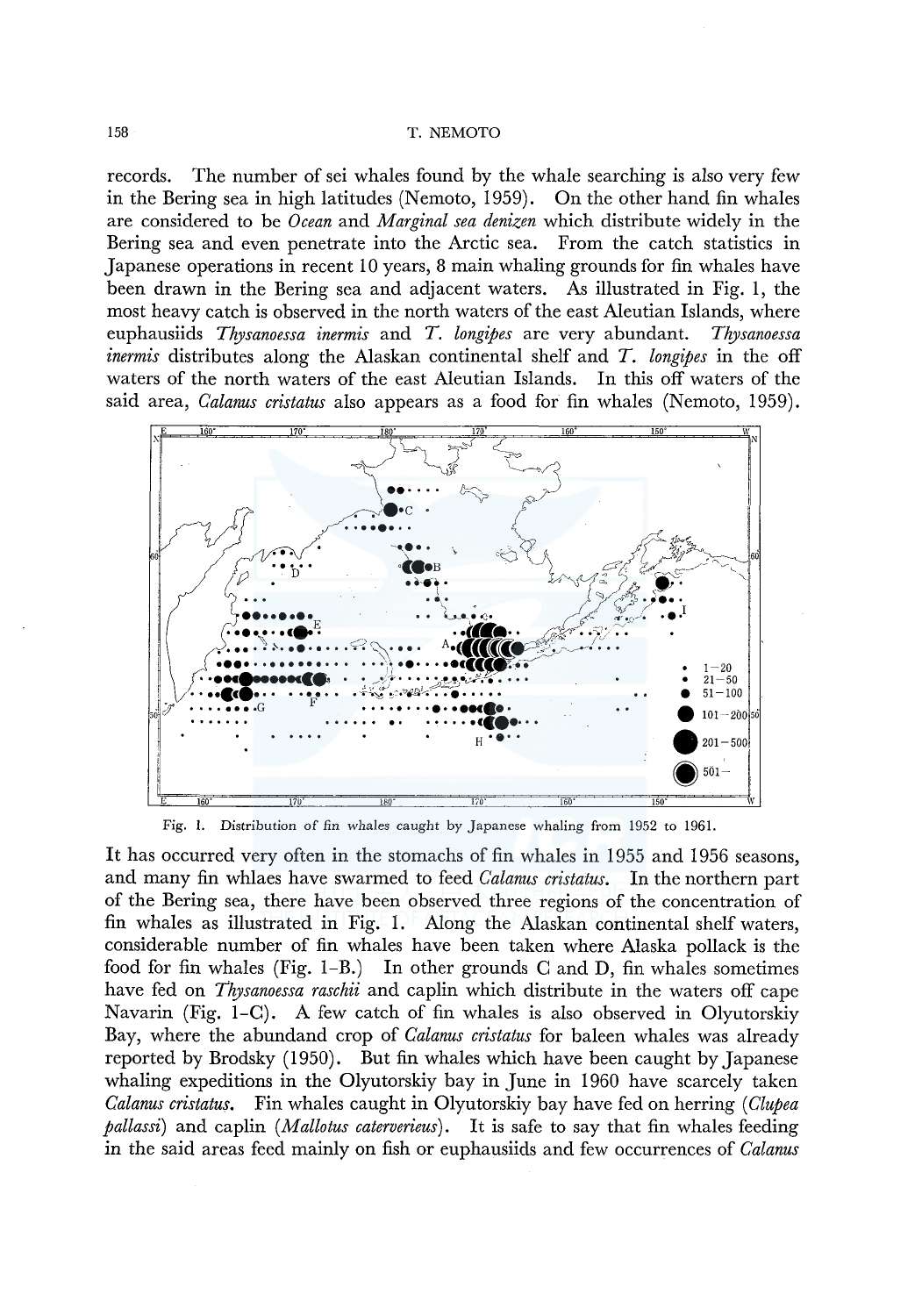*cristatus.* In the southern Kamtchatka side of the Bering sea, *C. criatatus* is one of the important food for fin whales as illustrated in Fig. 2. In the adjacent waters to Attu Islands (Fig. 1-F), fin whales swarm to feed on *C. cristatus* every year from June to July especially in the late of July. The stage of the *C. cristatus* is copepodite 5 in generall and it coincides with the cycle of it in the waters as established by Heinrich (1957). The considerable part of the copepodite stage 5 *Calanus cristatus* distributes in the surface strata of the north Pacific. (Vinogradov, 1955). In the southern waters of Sagami Bay of Japan, the immature *C. cristatus* also inhabits in the intermediate layers between 300-500 meter and adult specimens are usually found in the depth deeper than 500 m (Tanaka, 1956).



Fig. 2. Distribution of *Calanus cristatus* and *C. plumchrus* in the stomachs of fin whales in the Bering sea and Adjacent waters. Black-C. *cristatus,* Open-C. *plumchrus.* 

The swarm of *C. cristatus* is considered to sink to the deeper waters to attain their growth and to spawn. Generally, *C. cristatus* spawn in the waters deeper than 500 m in the Bering sea and adult *C. cristatus* is also found in the deeper waters in Kuril-Kamtchtka region (Vinogradov, 1955). Fin whales can dive as far as about 300 m (Scholander, 1940), and it is considered usual feeding range of the baleen whales do not exeed 300 m. Thus swarms of adult *Calanus cristatus* escape the swallowing of baleen whales. In other two waters, Copepodite 5 stage of *C. cristatus* stay in the upper layer waters later than July. As a second important copepoda, *Calanus plumchrus* occurs in the south waters of the Aleutian Islands from June to August. The occurrence is also observed in July and August in the north waters of the east Aleutian Islands (Fig. 2).

The whaling grounds formed by *Calanus cristatus* extinct as soon as the subsiding of *C. cristatus* to reproduct in the unattainable depth of fin whales. In the ' Calanus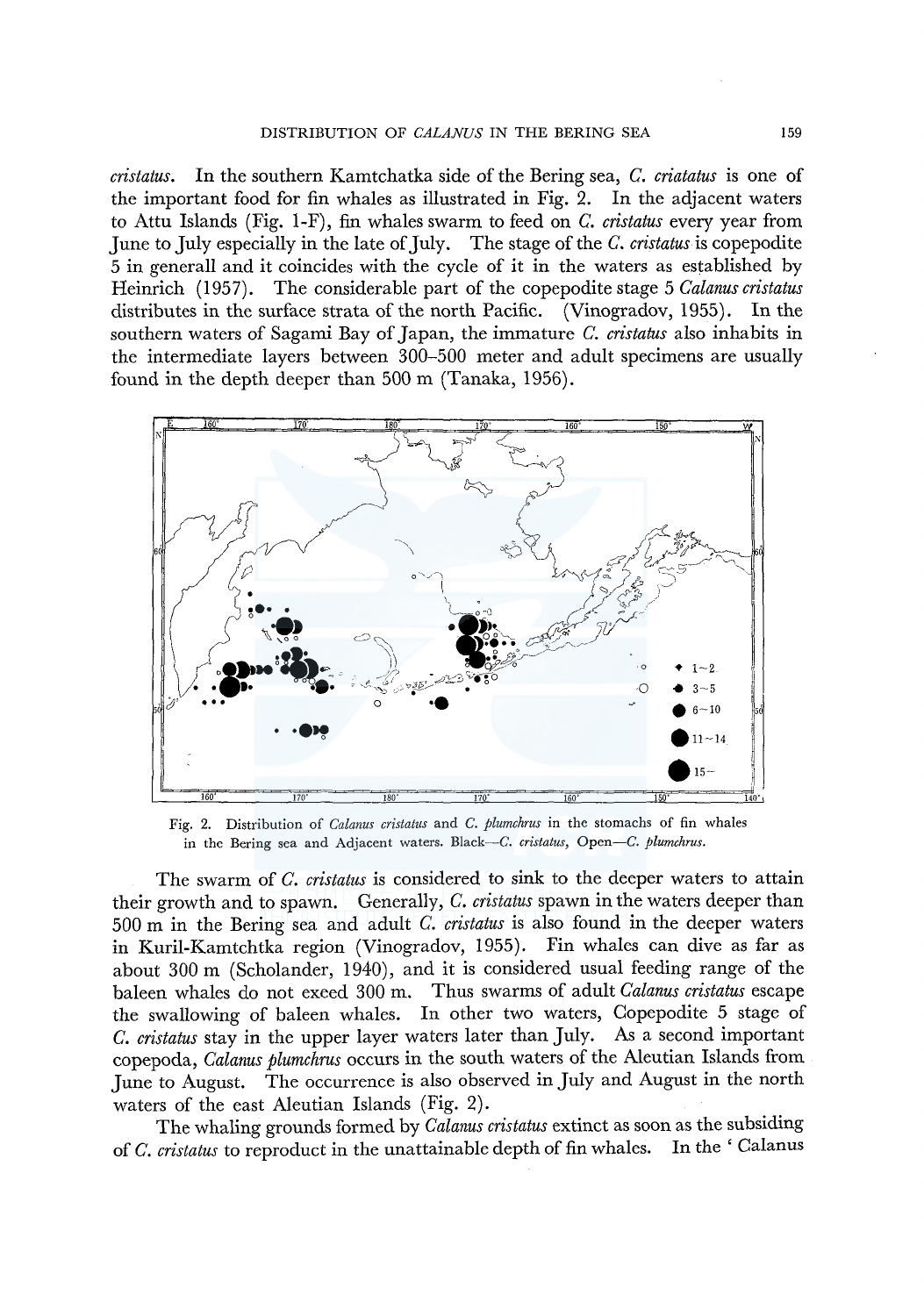year' (Nemoto, 1959), fin whales heavily swarm in the area F and E in Fig. 1 in June and July, however, blue whales usually do not come to the areas by the late of August and September. On the other hand, fin whales have not been attracted by *C. cristatus,* and feeding on the heavy shoals of euphausiids in the waters E, in ' Euphausiid year '. In I 954, many fin whales were feeding in waters along the Alaskan continental shelf but they were feeding in the off waters of the shelf on *Calanus cristatus* in 1955 when euphausiids were rather scarce along the shelf.

The second *Calanus* feeder is the sei whale in the northern part of the North Pacific. Sei whales are the *Ocean denizen* and majority of them come only as far as the Aleutian archipelago. The catch of sei whales, however, usually have been done in the south of the Aleutian Islands as the main herd of sei whales do not penetrate into the Bering sea. As it is shown in Fig. 3, the main concentrations of sei whales catch are observed in the waters off Kamtchatka and along the Aleutian Islands.



Fig. 3. Distribution of sei whales caught by Japanese whaling from 1952 to 1961.

As a generall tendency, sei whales come to the waters off Kamtchatka in summer when the height of *Calanus plumchrus* is observed (Heinrich, 1957), Heinrich shows two groups of *C. plumchrus* in the waters and sei whales mainly feed the group which attains their copepodite stage 5 in August. But sei whales are already feeding in the south waters of the east Aleutian Islands in June. This also suggests that C. *plumchrus* is abundant in this area in June.

In the stomachs of sei whales, the majority of *Calanus plumchrus* is in copepodite 5, and a few specimens of copepodite 4 are also found among copepodite 5. This differs the case of *Calanus cristatus* found in stomachs of fin whales in which very few copepodite 4 is found in the mass of *Calanus cristatus.* 

The food of sei whales in the northern part of the north Pacific is already discussed by Nemoto (1959), and the most sei whales have been feeding on copepods.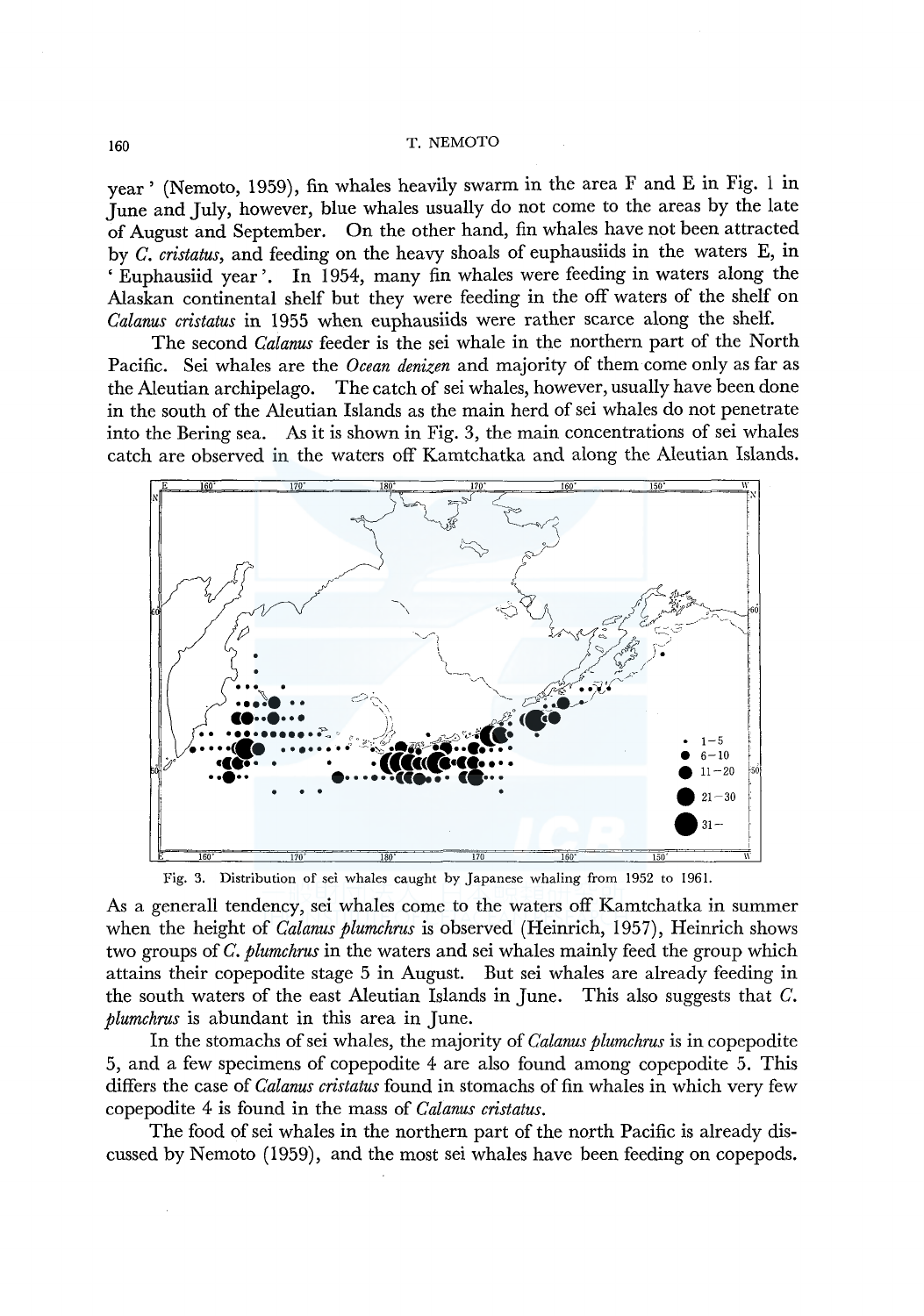The number of sei whales fed on other foods, euphausiids and squids are rather scarce when the data are compared with the one in the adjacent waters to Japan. The destribution of *Calanus* copepoda identified in the stomachs of sei whales are illustrated in Fig. 4. Although the collected number is not so many, the main part of the food *Calanus* is *Calanus plumchrus.* It is suggested these main concentrations of sei whales fairly coincide with the waters where *Calanus plumchrus* are abundant.



Fig. 4. Distribution of *Calanus cristatus* and *C. plumchrus* in the stomachs of sei whales in the adjacent waters to Aleutian Is. Black-C. *plumchrus* Open-C. *cristatus.* 

# DISTRIBUTION OF *CALANUS CR/STATUS* AND *C. PLUMCHRUS*  IN THE SURFACE STRATA

According to Bogorov & Vinogradov (1960), *Calanus cristatus, C. plumchrus* and *Eucalanus bungii* occupy the 80 per cent of biomass of the Kuril-Kamtchatka region. In the surface collecteons of copepods by the vertical plankton net, both *Calanus cristatus* and *C. plumchrus* are found most commonly in the waters investigated. These occurrences of both species show, however, some interesting features as discussed following.

*Calanus cristatus* found in the stomachs of fin whales usually consists of copepodite stage 5, and adult *C. cristatus* has not been found in the stomachs of baleen whales. The positions where copepodite stage 5 of *C. cristatus* is found in the net collections are plotted in Fig. 5. As it has been considered, *C. cristatus* distributes mainly in the waters which have depth deeper than 500 m and naturally it is found in the deeper waters in the Bering sea. *Calanus cristatus* has not been found in some plankton net towed along the Alaskan continental shelf and Chukchi sea as shown in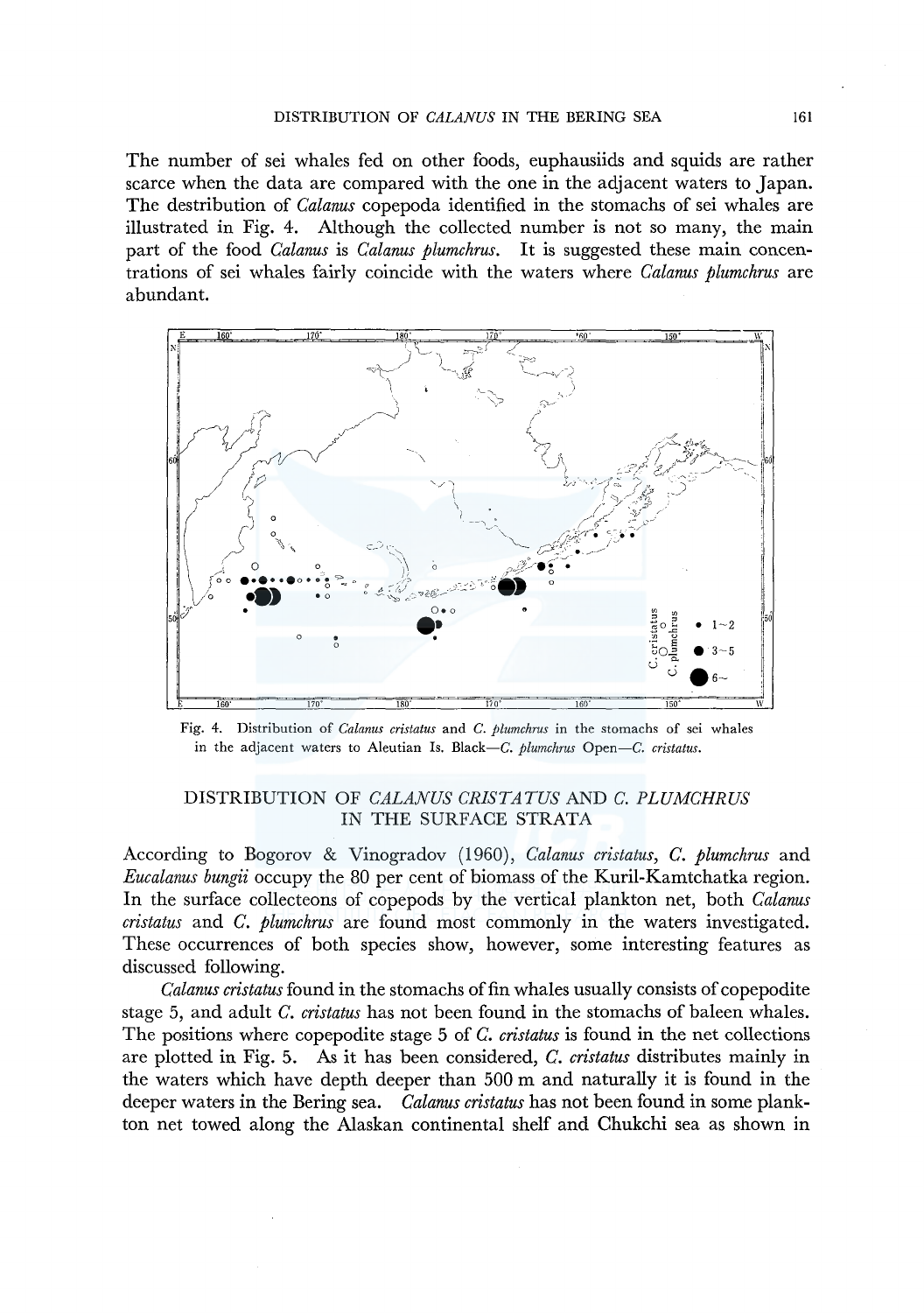Fig. 5. *C. cristatus* has not been collected in the stations within the Alaskan shelf and 5 station in the Siberian side of the Chukchi sea. Of course both areas are little influenced by the Bering sea current which may bring *C. cristatus* from the off water. In the Chukchi sea, Johnson (1956) already reports the occurrences of *C. cristatus*  as the visiter from the southern fauna in the Alaskan side of the Chukchi sea. The clear segregation in occurrences of *C. cristatus* in the Chukchi sea is apparently affected by the sea current through the Bering strait and shore waters along the Siberian side.

The number of *Calanus cristatus* in the shallower waters of Chukchi sea is very scarce in the vertical net from the bottom, and adult spectmens have not been collected. The adult *Calanus cristatus* has not been collected by surface plankton nets in other waters of the Bering sea (Anraku, 1954: Minoda, 1958), and it is considered it usually distributes in the waters lower than 500 m.



Fig. 5. The occurrences of *Calanus cristatus* in the vertical plankton Net in the surface strata above 150 m and 200 m in the Bering sea and Chukchi sea.

The general distribution layers of the two *Calanus* species are defferent. Copepodite 5 stage of *C. plumchrus* distributes shallower waters than *C. cristatus* (Vinogradov, 1956). This coincides with the swimming depth of fin and sei whales in their usual feeding. (Nemoto, 1959).

The occurrences of *Calanus plumchrus* in the vertical plankton nets towed in surface layer in the Bering sea are plotted in Fig. 6. Both adult and copepodite 5 stage of *C. plumchrus* are more commonly found in the Bering sea and the latter appears in the almost all collections in the investigations. It also occurs in the Chucki sea in several stations. Especially adult *C. plumchrus* is observed in shallow stations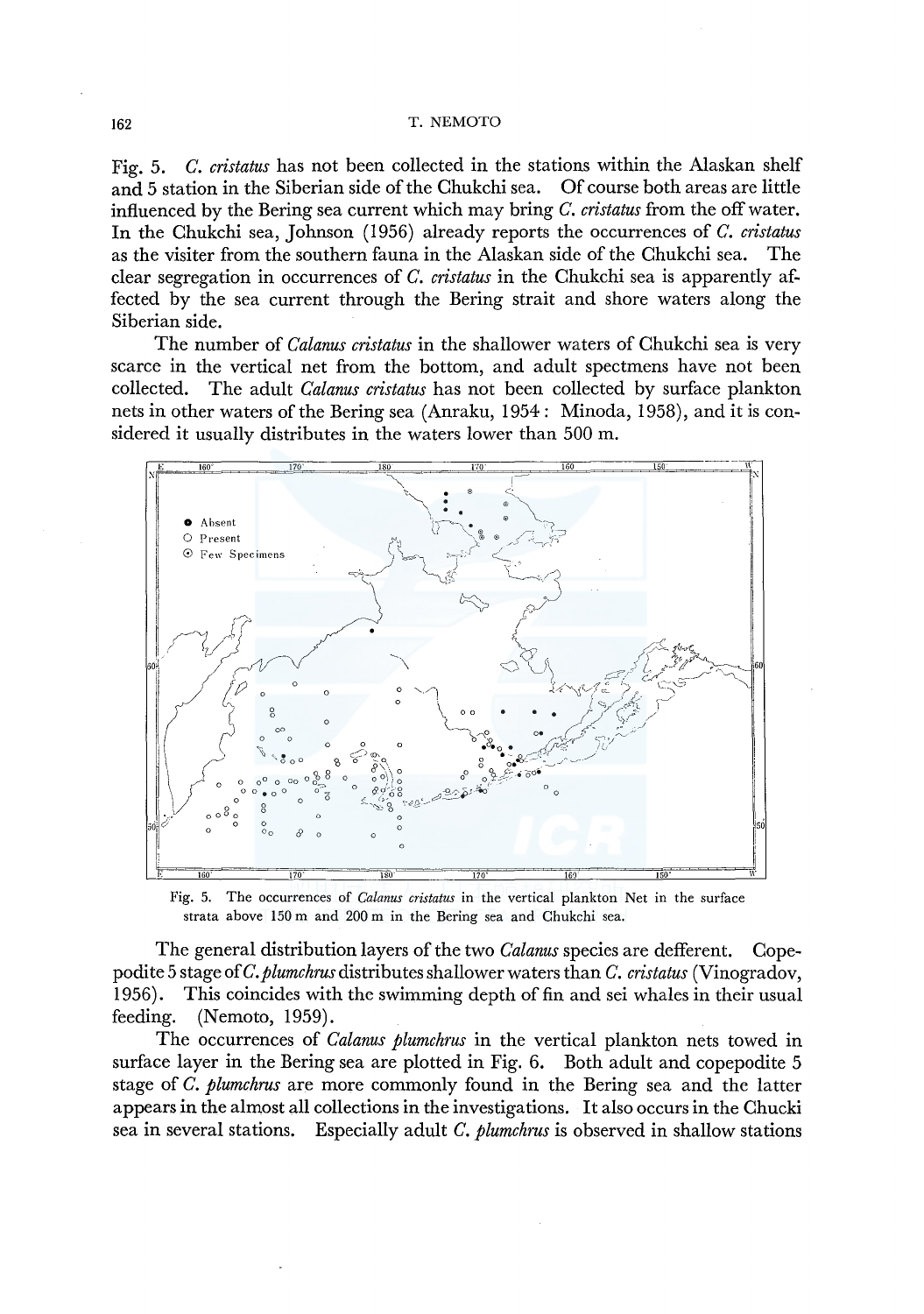of Chukchi sea and Alaskan shelf as shown in Fig. 6. Adult *Calanus plumchrus* has been found only three net collections towed in stations in the deeper waters off the Alaskan shelf and the west waters, however, it occurs in several shallower stations in Alaskan shelf and Chukchi sea. The adult *Calanus plumchrus* is found in the deep waters of the Bering sea and usually deeper than 200 m (Anraku, 1954). This suggests that *Calanus plumchrus* becomes adult in the shallower waters if it can't subside to deeper waters, although the adult *Calanus plumchrus* spawns like *Calanus cristatus* in the deeper waters. Anraku (1954) reports the adult *Calanus plumchrus*  distributes usually in the waters deeper than 150 m or 200 m in the west side of the Bering sea.



Fig. 6. The occurrences of *Calanus plumchrus* in the vertical plankton net in the surface strata avove 150 m and 200 m in the Bering and Chukchi sea.

In the stomach contents of fin and sei whales caught, there has been no record of adult *Calanus plumchrs* not to say *Calanus cristatus.* It may be reasonable to consider that those baleen whales usually not to feed in the deeper waters where the adult *Calanus plumchrus* and *Calanus cristatus* are reproducing. The number of adult *Calanus plumchrus* sometimes amounts considerable number in the plankton net towed in the Alaskan shelf waters (Minoda, 1958). *Calanus plumchrus* has been collected in almost all stations in the Bering sea as stated above, but it has not occurred in 3 stations along the east Aleutian Islands, 3 stations in the Alaskan continental shelf and 2 stations in the Siberian side of the Chukchi sea. These waters are also shallower and the number of *Calanus plumchrus* is restricted by the environmental conditions.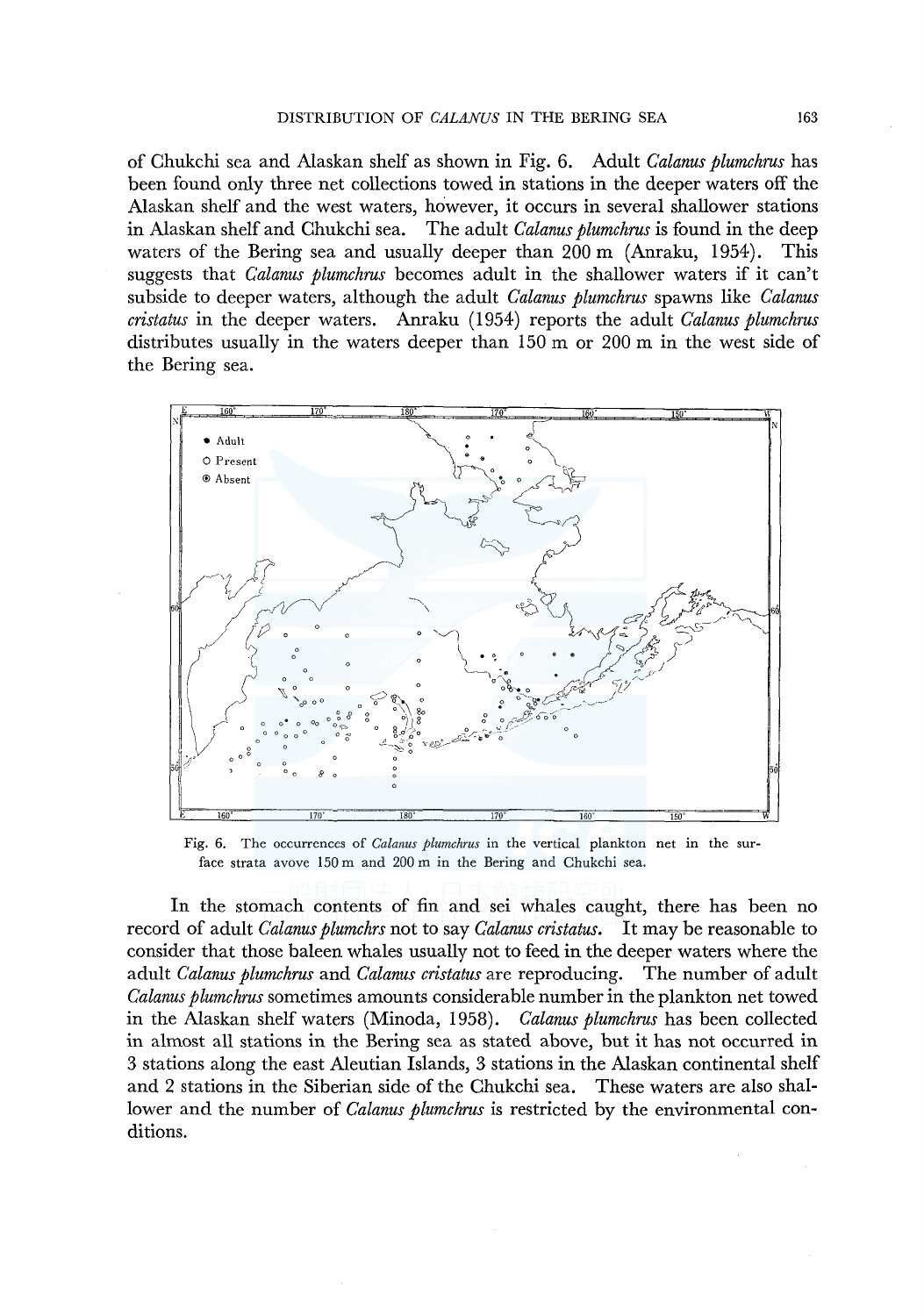## BODY LENGTH VARIATION

The variations of body length of *Calanus plumchrus* and *C. cristatus* are discussed by Heinrich (1957). The materials collected in Whales Research Institute during 1952 to 1956 are measured, the positions of collections of which are also illustrated m Fig. 7.



Fig. 7. Stations where *Calanus cristatus* and *C. ptumchrus* have been collected in the Bering sea and adjacent waters to Aleutian islands. Black symbols and capitals-C. *cristatus*, Open symbols and *C. plamchrus.* 



Fig. 8. Cephalothorax length of *C. cristatus* in the Bering sea and djacent waters. Rectangles represent means, plus or minus two standard errors.

The average body length ( cephalothorax length) of *Calanus cristatus* in copeopdite stage 5 is plotted in Fig. 8 with two standard deviations. From the figures, it is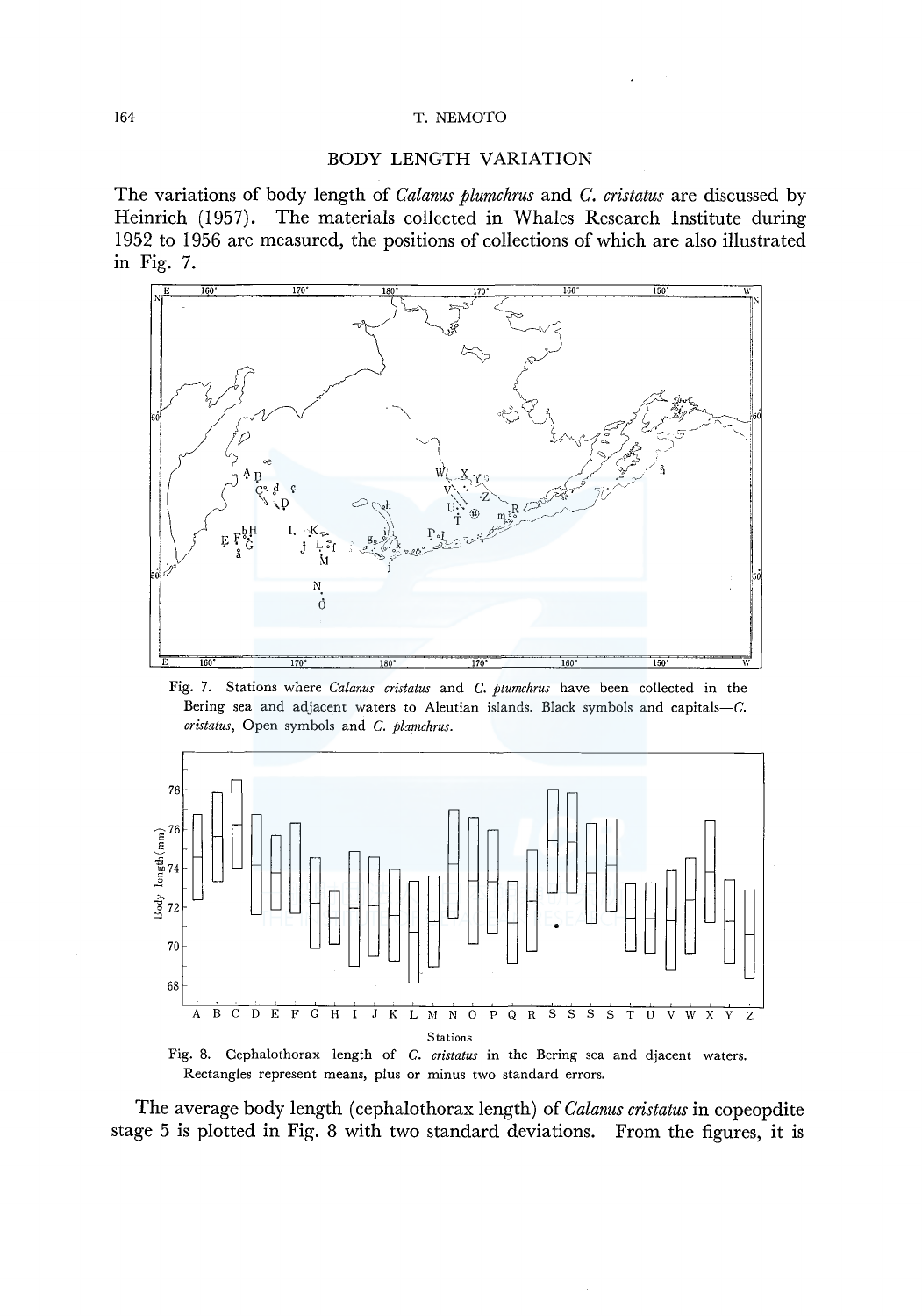suggested that there are 4-5 size groups in the waters around the Aleutian Is. Off Kamtchtka group, South-west Attu Is. group, North-east Aleutian Is. group, and Adjacent waters to Aleutian Is. groups are them. Following points are noticed from the illustration of the body length.

**1)** *Calanus cristatus* distribution in the off water of Kamtchatka Islands, has the character of cold water form and has larger body length. This may be attributable to the intermedatte cold waters where *Clanus cristatus* develops from naupli to copepodite stage. In the very adjacent waters to stations E and F, the small sized *Calanus cristatus* occurs in G and **H** stations. This would suggest complicated oceanographic conditions in the waters where the Kamtchtka shore waters, Aleutian current and waters from the south meet one another.

2) From I to M stations, *Calanus cristatus* shows also comparatively smaller values. As it is shown in Fig. 9, the water temperature in J-M waters is higher than the waters A-B, C-D and D-F.

3) The length of *C. cristatus* in N-0 waters is larger than the specemens in J-M waters of the north. The reason may be attributable to the fact that those specimens of cold water origin come from Kamtchatkan side

4) *Calanus cristatus* collected in the water Q-R stations has the smaller body length and water temperature is higher as shown in Fig. 9. But station P has a rather larger size *Calanus cristatus* in spite of the lower water temperature than stations Q-R. This reverce correlations should be examined again in the further investigation.

5) In the north waters of the east Aleution Islands stations T-Z, the intermediate cold waters do not so develop. The surface water temperature is also high and this tendency coincides with the small size of *Calanus cristatus* in these waters except stations  $\bar{X}$  and  $\bar{S}$ . It is interesting to note, further, the large sized *Calanus cristatus* specimens are found in the station S and X in the very neighbouring waters. *Calanus cristatus* in station S groups are collected from the stomachs of fin whales caught in the neighbouring waters.

Although plus and minus standard erorrs overlap one another as a series distribution from the west to the east, there are some correlations between the water temperature and body length of *Calanus cristatus,* as it has been established (Wiborg, 1954).

These groups of *Calanus cristatus* constitute fin whales feeding ground from spring to summer. And it has been observed that the prosperity of *Calanus cristatus*  in each whaling grounds is different in every season.

When the relation between the body length of *Calanus cristatus* and water temperatures is examined, the water temperatures below 500 m depth do not show so much difference among stations. They are nearly constant values about 3°C at 800 m depth, however, the water temperatures at 300 m depth show lower values at the stations where the larger *Calanus cristatus* has been collected. The water temperaturs at stations A-B. and E-F are lower than the values at **J-M** and T-X stations. It is more likely that if the development of *Calanus cristatus* affected by the intermediate cold waters in the Bering sea, then it is affected by the slight difference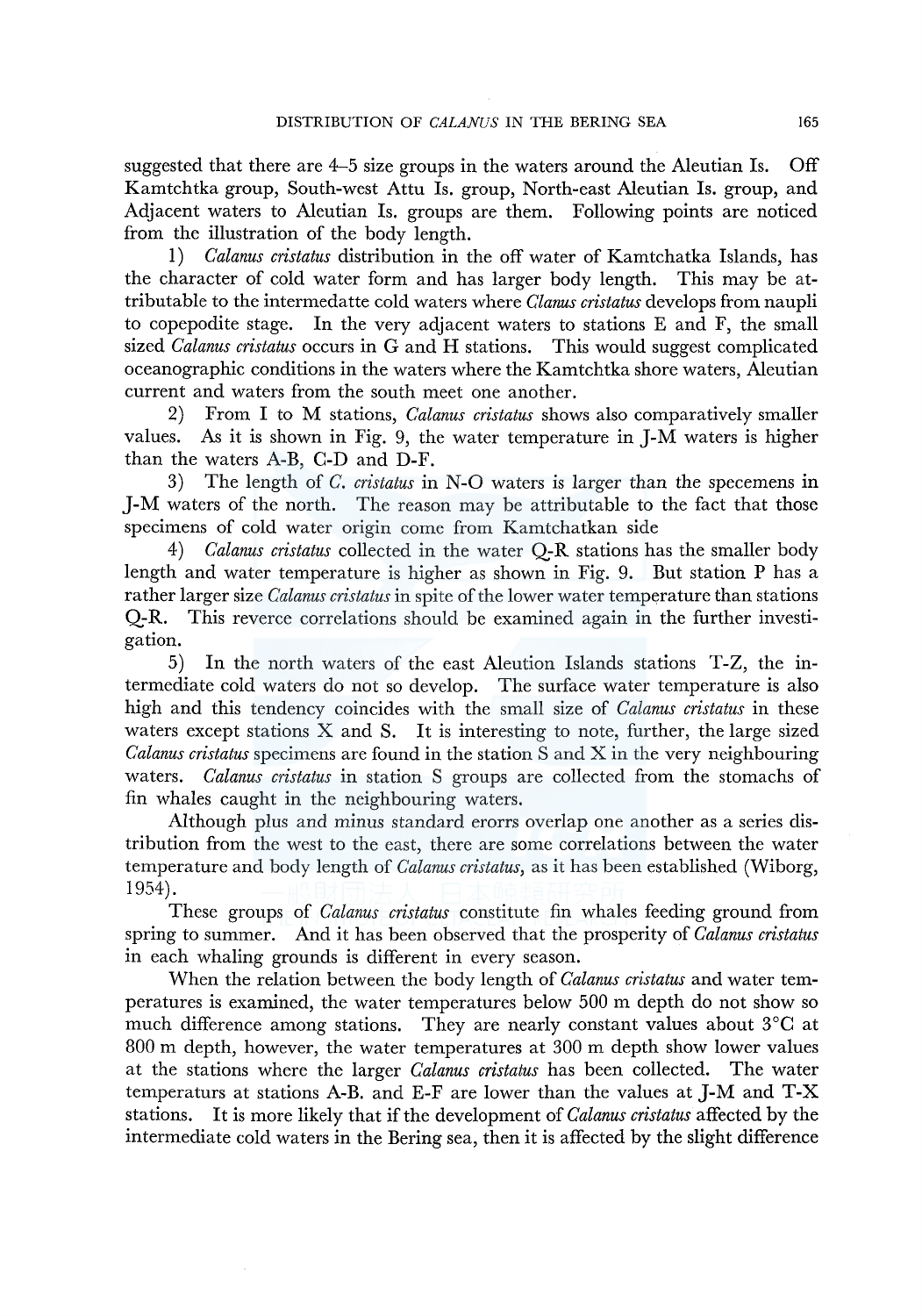of water temperatures at 300 m level. The intermediate cold water generally develops in the west waters of the Bering sea especially in the A-B and E-F areas.



Fig. 9. Water temperature profile in the Bering sea and the adjacent waters. Alphabet shows the position in Fig. 7.



Fig. 10. Cephalothorax body length of *Calanus plumchrus* in the Bering sea and adjacent waters. Rectangles represent means, plus or minus two standard errors.

The body length of *Calanus cristatus* found in J-M stations is smaller than those in C-D stations, although the coldest point of intermediate cold waters is the nearly the same. In the stations Q-R and T-X where the small length *Calanus cristatus*  is found, the intermediate cold water does not so develop. Further, the surface water temperature shows  $10^{\circ}$ C or more. The body length of copepodite stage 5 *Calanus plumchrus* in the collected specimens is illustrated in Fig. 10. The different body size in each *Calanus plumchrus* group is already discussed by Heinrich (1960).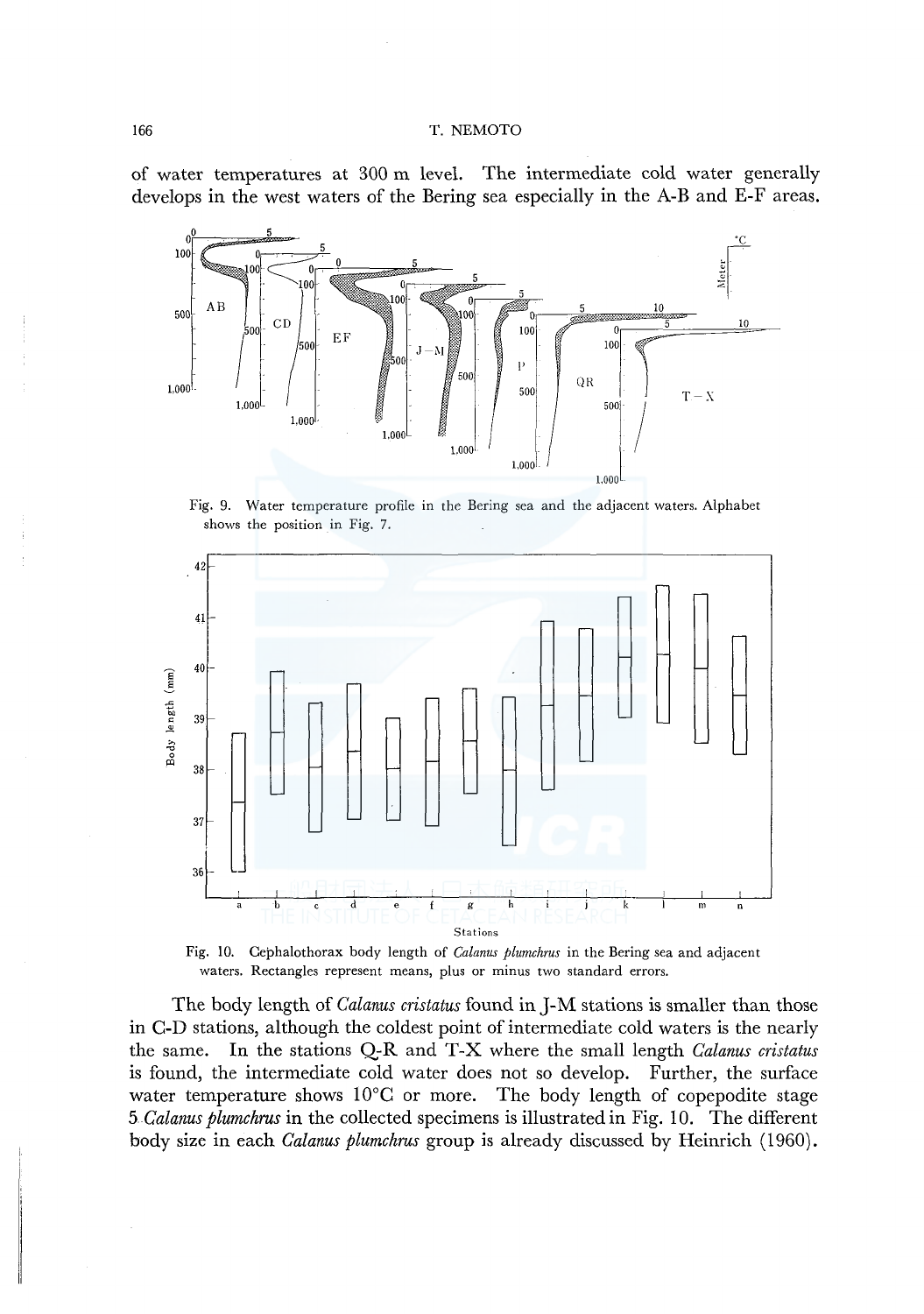According to his description, the cephalo-thorax length ranging 3.3 and 4.1 mm is obtained in the west Bering sea.

*Calanus plumchrus* specimens in the adjacent waters to the east Aleutian Islands and Kodiak Is. have rather large body size than the west groups in general. This tendency is attributable to the fact that the *Calanus plumchrus* treated here may be the second group in Heinrich's materials, which attains to their copepodite stage 5 in the summer when the surface water temperature is considered higher. They propagate and distribute in the surface in the western side of the Bering sea and constitute feeding grounds of sei whales in summer.

## SWARM OF *CALANUS CR/STATUS* AND *C. PLUMCHRUS*

In the feeding ground of the Bering sea and its neighbouring waters, fin whales like *Calanus cristatus* as their food. But those fed on *Calanus plumchrus* are rather scarce in number when compared with other food taken. On the other hand, sei whales feed usually on *Calanus plumchrus* (Nemoto, 1959). It is reasonable to consider that two *Calanus* copepods have different attractions for fin and sei whales. Some examples of the weight of stomach contents found in fin and sei whales are given in Table 1. This table shows a fairly good correlation between weight of stomach contents and feeding quantity stage observed by naked eyes.

| Species           | Weight                        | Stage |
|-------------------|-------------------------------|-------|
| Calanus cristatus | $107$ kg                      | rrr   |
|                   | 87<br>,                       | R     |
|                   | 75,                           | rrr   |
|                   | 45<br>,                       | rr    |
|                   | 30<br>$\overline{\mathbf{z}}$ | rr    |
|                   | 30<br>,                       | rr    |
|                   | 26<br>,                       | rr    |
|                   | 18<br>$\overline{\mathbf{z}}$ | rr    |
| Calanus plumchrus | 72<br>$\ddot{\phantom{1}}$    | R     |
|                   | 64<br>,,                      | rrr   |
|                   | 25<br>,                       | r     |
|                   | 16<br>$\overline{\mathbf{5}}$ | rr    |
| Metridia lucens   | 80<br>$\overline{\mathbf{z}}$ | rrr   |

|  |                           |  | TABLE 1. THE WEIGHT OF COPEPODS CONTENTS |
|--|---------------------------|--|------------------------------------------|
|  | IN STOMACHS OF FIN WHALES |  |                                          |

Generally speaking, the quantity of *Calanus plumchrus* found in baleen whales is smaller than *Calanus cristatus,* which suggests the patch of *Calanus cristatus* is heavier than that of *Calanus plumchrus* in the sea. Fin whales usually take their food by swallowing method, which needs the food plankton patch to be in suitable density and mass in the sea. Of course, *Calanus plumchrus* also sometimes may make heavy swarms.

From the digestion stage of the stomach contents, it is considered the swarm of *Calanus cristatus* and euphausiids are sometimes swallowed instantaneously or successively in the short period. In the stomachs of baleen whales, *Calanus* copepods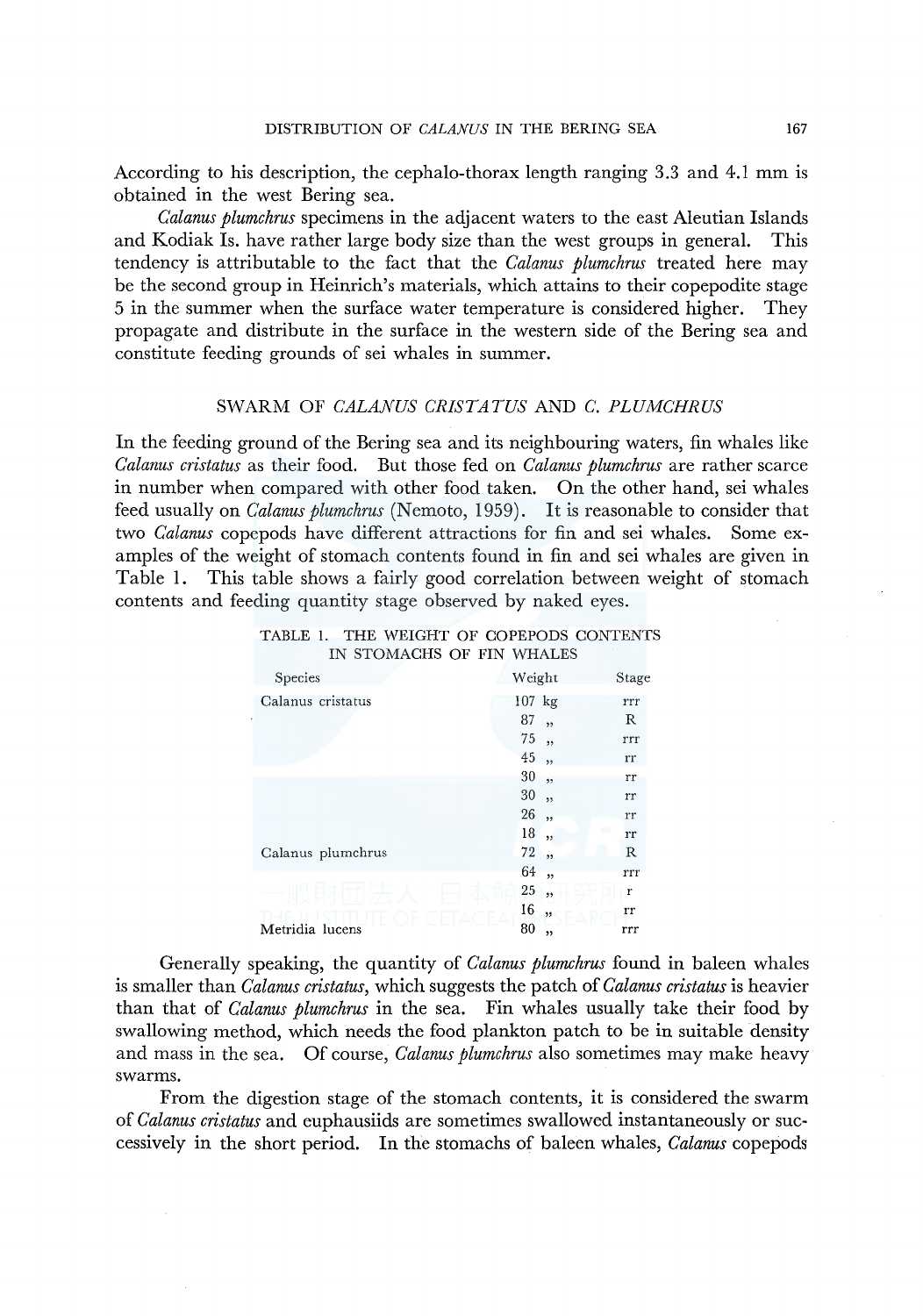sometimes have been found along with other euphausiid *Thysanoessa longipes. Calanus cristatus* is also found with *Thysanoessa inermis* and *Euphausia pacifica,* however, the number of occurrences is far small as given in Table 2. The shore living euphausiids *Thysanoeasa raschii* and *T. spinifera* have scarecely been found with *Calanus cristatus,* It is attributable to the fact that the main distribution of *Calanus cristatus* has been restricted in the region of the sea where the bottom is deep as it is discussed in the former part. *Thysanoessa longipes* is only a off shore euphausiids in the north Pacific, the anual cycle of which has no relation to the shelf or the shallower sea. The possibility of the constituting mingled swarms of *Calanus cristatus*  and *Thysanoessa longipes* is also probable.

|  | TABLE 2. MIXED SWARM FORMATION IN CALANUS COPEPODS    |  |  |
|--|-------------------------------------------------------|--|--|
|  | AND EUPHAUSIIDS IN THE BERING SEA AND ADJACENT WATERS |  |  |

|                                |          | Euphausia |           |          |
|--------------------------------|----------|-----------|-----------|----------|
|                                | longipes | inermis   | spinifera | pacifica |
| Calanus cristatus              | 38       |           |           |          |
| C. plumchrus                   | 3        |           |           |          |
| C. cristatus &<br>C. plumchrus |          |           |           |          |



Fig. 11. Distribution of the foods of fin whales in the adjacent waters to Attu Is. in 1953. Black--Calanus cristatus, with dot-Euphausiids, Open-Vacant stomach.

On the other hand, few cases of *Calanus plumchrus* have been found in the stomachs of baleen whales as a mingled swarm with other euphausiid as given in Table 2. Only three cases of *Calanus plumchrus* are found in the stomachs of baleen whales along with *Thysanoessa longipes,* and each one case with *Thysanoessa inermis*  and *T. spinifera* respectively.

As an example of the distribution of *Calanus cristatus* and euphausiids, the feeding chart of fin whales is given in Fig. 11, which shows the stations where fin whales caught with or without plankton contents in their stomachs in 1953. In the southwest waters of Attu Is. in 1953, the most part of fin whales had been feeding on *Calanus cristatus* by the first in July. In the middle of July, there are cencentrations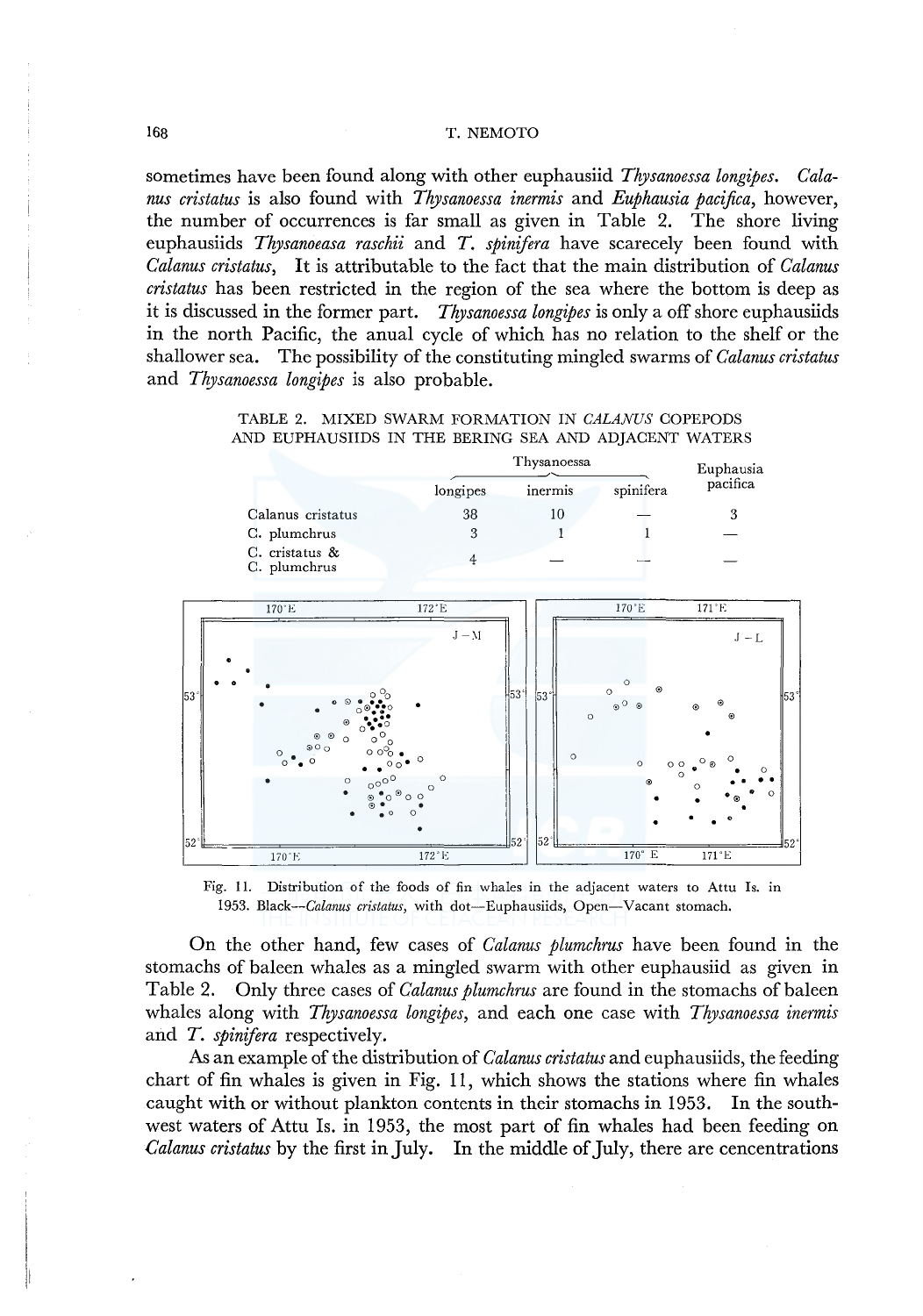of *Calanus cristatus* and euphausiids in certain areas from the distribution of the catch of fin whales with them in their stomachs. *Calanus cristatus* in the waters where the dominant occurrences of *Calanus cristatus* were observed in the middle had extincted in the late of July as shown in Fig. 11. The swarms of *Calanus cristatus* must have subsided down deeper waters for reproduction. The surface water temperature is considered to be the direct reason for the subsiding of *Calanus cristatus* in this case (Nemoto, 1959). The southern groups of *Calanus cristatus* appeared in the same waters still in the late of July as shown in Fig. 11. This would suggest that the subsiding of *Calanus cristatus* occurs successinely by physical condition of *Calanus*  and environmental factors.

## SUMMARY

1. Based on the data of stomach contents of baleen whales and plankton nets, the distributions of *Calanus cristatus* and *C. plumchrus* are discussed. The probable correlation between the distribution of fin and sei whales in their feeding grounds and the distribution of *Calanus cristatus* and *C. plumchrus* is given. The main concentration of *Calanus cristatus* in spring and summer seasons of the Bering sea coincides with the feeding grounds of fin whales, and *Calanus plumchrus* with sei whales.

2. Adult specimens of both species have not been appeared in the stomachs of baleen whales as their food. Some occurrences of adult *C. plumchrus* in the net collentions are observed maninly in the shallower waters of the Bering and Chukchi seas.

3. The cepharo-thorax body length of two *Calanus* is examieed. The fairly close correlations between water temperature and body length are observed in *Calanus cristatus,* and the related body size groups are found in the neighbouring waters. But the different types of size groups are sometimes found in the very near position in the sea where the sea condition is rather complex.

4. *Calanus cristatus* sometimes may make mingled swarms with euphausiids *Thysanoessa longipes,* or *Calanus cristatus* which often distribuetes in the very near waters to the swarm of *Thysanoessa longipes.* 

# REFERENCES

- ANRAKU, M. (1954). Gymnoplea copepoda collected in Aleutian waters in 1953. *Bull. Fae. Fish. Hokkaido Univ.,* 5(2) : 123-36.
- (1954). Copepods collected on the whaling grounds off northern Japan and around Bonin Islands. *Bull. Fae. Fish. Hokkaido Univ.,* 5(1): 1-8.
- BRODSKY, K. A. (1950). Calanoida of the far eastern and polar seas of the U.S.S.R. *Fauna of U.S.S.R.,* 35: 1-442.

BoGoRov, V. G. & VrNOGRADOV, M. E. (1960). Distribution of zooplankton in the Kuril-Kamtchatka region of the Pacific ocean. *Trudy Inst. Oeeanology.,* 34: 60-84.

- HEINRICH, A. K. (1957). The propagation and the development of the common copepods in the Bering sea. *Trudy V. Gidrobiolog.* 0., 8: 143-62.
- --(1960). Seasonal phenomena in plankton of high and temperate latitudes. *Trudy Inst. Oeeanology.,*  LI: 57-81.